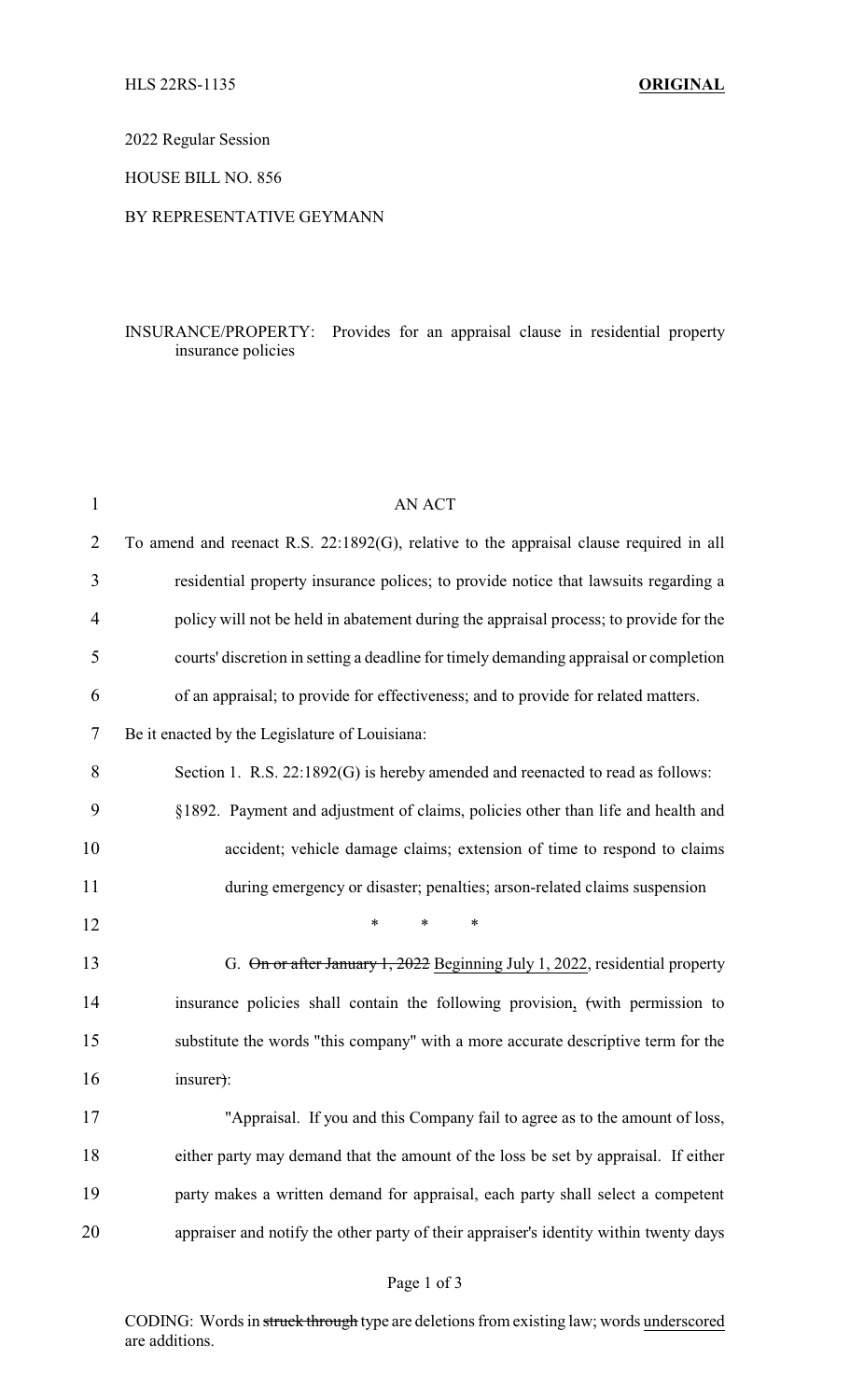of receipt of the written demand for appraisal. The appraisers shall select a competent and impartial umpire; but, if after fifteen days the appraisers have not agreed upon who will serve as umpire, the umpire shall be appointed by a judge of the court of record in which the property is located. The appraisers shall then appraise the loss. If the appraisers submit written notice of an agreement as to the amount of the loss to this Company, the amount agreed upon shall set the amount of the loss. If the appraisers fail to agree within thirty days, the appraisers shall submit their differences along with any supporting documentation to the umpire, who shall appraise the loss. The appraisers may extend the time to sixty days for which they must agree upon the amount of loss or submit their differences and supporting documents to the umpire, if the extension is agreed to by the appraisers from both 12 parties. A written agreement signed by the umpire and either party's appraiser shall set the amount of the loss, pursuant to the appraisal process, but shall not preclude 14 either party from exercising its rights under the policy or the law. Each appraiser shall be paid by the party selecting that appraiser. Other expenses of the appraisal and the expenses of the umpire shall be divided and paid in equal shares by you and this Company. If there is an appraisal award, all applicable policy terms, limits, deductibles, and conditions will still apply. If you file a lawsuit relative to this policy against this Company prior to a demand for appraisal, the lawsuit will not be 20 held in abatement until pending the execution of an appraisal award, and the court of record in which the property is located may set a deadline for timely demanding appraisal or completion of an appraisal." Section 2. This Act shall become effective July 1, 2022.

## **DIGEST**

The digest printed below was prepared by House Legislative Services. It constitutes no part of the legislative instrument. The keyword, one-liner, abstract, and digest do not constitute part of the law or proof or indicia of legislative intent. [R.S. 1:13(B) and 24:177(E)]

HB 856 Original 2022 Regular Session Geymann

Abstract: Provides for an appraisal clause in residential property insurance policies.

CODING: Words in struck through type are deletions from existing law; words underscored are additions.